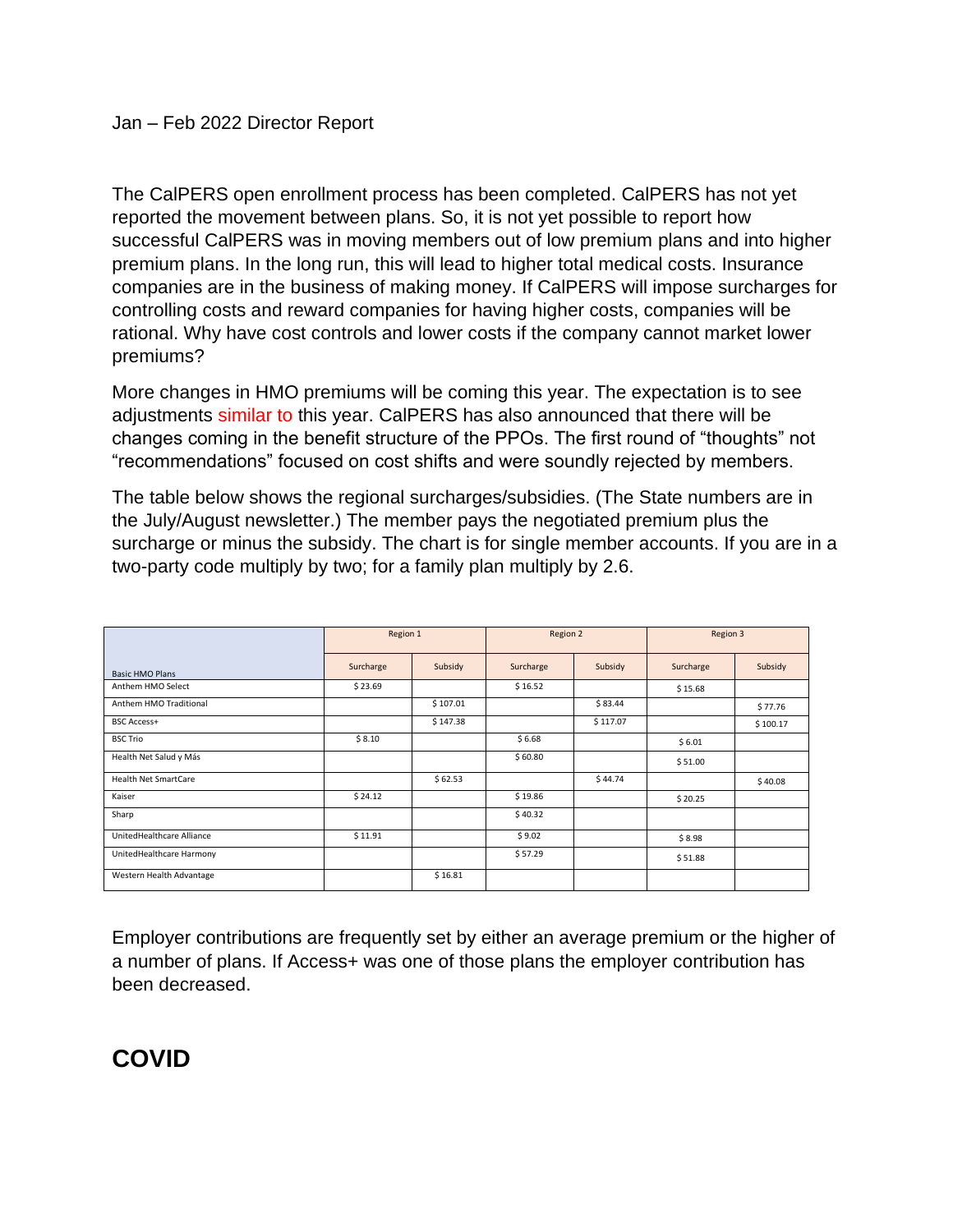As we begin 2022 COVID-19 is still with us. The more we learn about the virus the less we know of sure. The one thing we do know is that things will change. At one point it was believed vaccination could eliminate the disease. It is now clear that we will not be able to get enough people vaccinated to achieve that goal within any reasonable time frame. Politicians have put a priority on either protecting the health of the population or protecting the economy. No one wants dead people or a bad economy. It is just a question of which is valued the most. My observation is that those who put wealth over health are under less political pressure and did a better job at sticking to their stated priorities. What does that say about our society?

The Delta variation is still with us but it is being overtaken by Omicron. Omicron seems to be less serious but more contagious than Delta. While a lower percentage of patients wind up in the hospital, a lower percentage of a larger group still creates major problems. Getting vaccinated may not prevent Omicron but it will reduce the chances of serious illness or death.



Data is age adjusted. Recent data may be incomplete. Sources: New York City Department of Health, Washington Department of Health. Charts by NY Times.

*"Our vaccine requirement is working — and saving lives. ... [Z]ero deaths and zero hospitalizations for vaccinated employees."*

— United Airlines CEO Scott Kirby in a [letter to employees.](https://www.united.com/en/us/newsroom/announcements/scott-kirby-employee-note)